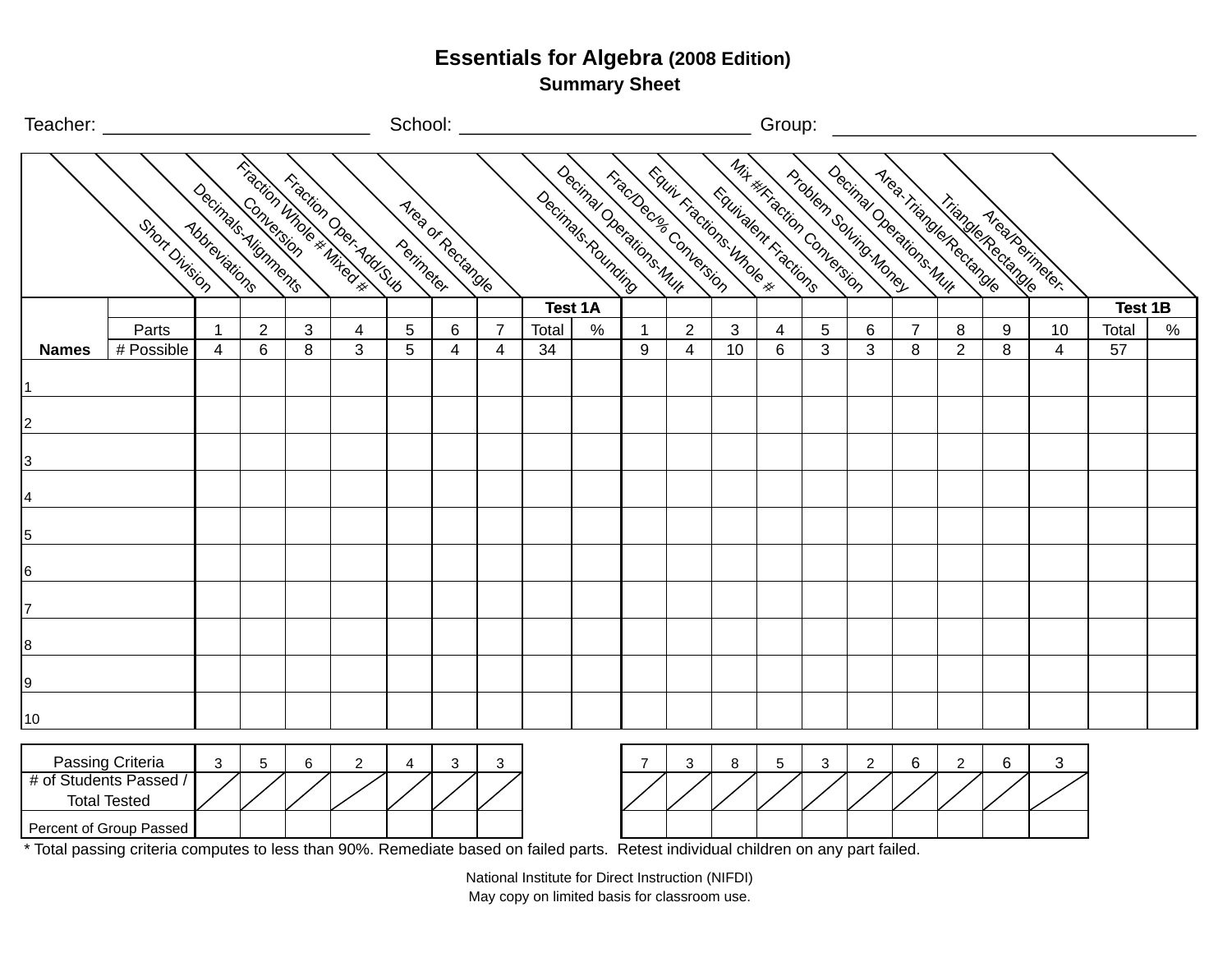| Teacher:_      |                                                           |              |                                                |   |   | School:                                          |                                |                |                           |   |       |        |                                                  | Group:         |    |   |                                                                                             |   |                                      |   |   |       |        |
|----------------|-----------------------------------------------------------|--------------|------------------------------------------------|---|---|--------------------------------------------------|--------------------------------|----------------|---------------------------|---|-------|--------|--------------------------------------------------|----------------|----|---|---------------------------------------------------------------------------------------------|---|--------------------------------------|---|---|-------|--------|
|                | <b>Krightin Mhole # Mires</b><br><b>Milliple Sciences</b> |              | Multi Whole * + FireClop<br>Divisibility Rules |   |   | Mult Missils Questions<br><b>Ratio Editions.</b> | <b>Fraction Simplification</b> |                | Multiplication: Equations |   |       |        | Mitation Singles Leading<br>Coordinate Registing |                |    |   | <b>Moding Your Charles Comments of Charles Comments</b><br>Moobia Miked Ocer<br>ATOBTA TONS |   | Condition of stem<br>Rate Educations |   |   |       |        |
|                |                                                           |              |                                                |   |   |                                                  |                                |                |                           |   |       | Test 2 |                                                  |                |    |   |                                                                                             |   |                                      |   |   |       | Test 3 |
|                | Parts                                                     | $\mathbf{1}$ | $\overline{2}$                                 | 3 | 4 | 5                                                | 6                              | $\overline{7}$ | 8                         | 9 | Total | $\%$   | 1                                                | $\overline{2}$ | 3  | 4 | 5                                                                                           | 6 | $\overline{7}$                       | 8 | 9 | Total | $\%$   |
| <b>Names</b>   | # Possible                                                | 4            | $\overline{4}$                                 | 3 | 4 | 3                                                | $\overline{4}$                 | $\overline{4}$ | 4                         | 3 | 33    |        | $\overline{4}$                                   | 6              | 12 | 5 | 8                                                                                           | 8 | $\overline{7}$                       | 4 | 8 | 62    |        |
|                |                                                           |              |                                                |   |   |                                                  |                                |                |                           |   |       |        |                                                  |                |    |   |                                                                                             |   |                                      |   |   |       |        |
| $\overline{2}$ |                                                           |              |                                                |   |   |                                                  |                                |                |                           |   |       |        |                                                  |                |    |   |                                                                                             |   |                                      |   |   |       |        |
| 3              |                                                           |              |                                                |   |   |                                                  |                                |                |                           |   |       |        |                                                  |                |    |   |                                                                                             |   |                                      |   |   |       |        |
| 4              |                                                           |              |                                                |   |   |                                                  |                                |                |                           |   |       |        |                                                  |                |    |   |                                                                                             |   |                                      |   |   |       |        |
| 5              |                                                           |              |                                                |   |   |                                                  |                                |                |                           |   |       |        |                                                  |                |    |   |                                                                                             |   |                                      |   |   |       |        |
| 6              |                                                           |              |                                                |   |   |                                                  |                                |                |                           |   |       |        |                                                  |                |    |   |                                                                                             |   |                                      |   |   |       |        |
|                |                                                           |              |                                                |   |   |                                                  |                                |                |                           |   |       |        |                                                  |                |    |   |                                                                                             |   |                                      |   |   |       |        |
| 8              |                                                           |              |                                                |   |   |                                                  |                                |                |                           |   |       |        |                                                  |                |    |   |                                                                                             |   |                                      |   |   |       |        |
| 9              |                                                           |              |                                                |   |   |                                                  |                                |                |                           |   |       |        |                                                  |                |    |   |                                                                                             |   |                                      |   |   |       |        |
| 10             |                                                           |              |                                                |   |   |                                                  |                                |                |                           |   |       |        |                                                  |                |    |   |                                                                                             |   |                                      |   |   |       |        |
|                | Passing Criteria                                          | 3            | 3                                              | 3 | 3 | 3                                                | 3                              | 3              | 3                         | 3 |       |        | 3                                                | 5              | 10 | 4 |                                                                                             | 7 | 6                                    | 3 | 7 |       |        |
|                | # of Students Passed /<br><b>Total Tested</b>             |              |                                                |   |   |                                                  |                                |                |                           |   |       |        |                                                  |                |    |   |                                                                                             |   |                                      |   |   |       |        |
|                | Percent of Group Passed                                   |              |                                                |   |   |                                                  |                                |                |                           |   |       |        |                                                  |                |    |   |                                                                                             |   |                                      |   |   |       |        |

\* Total passing criteria computes to less than 90%. Remediate based on failed parts. Retest individual children on any part failed.

May copy on limited basis for classroom use. National Institute for Direct Instruction (NIFDI)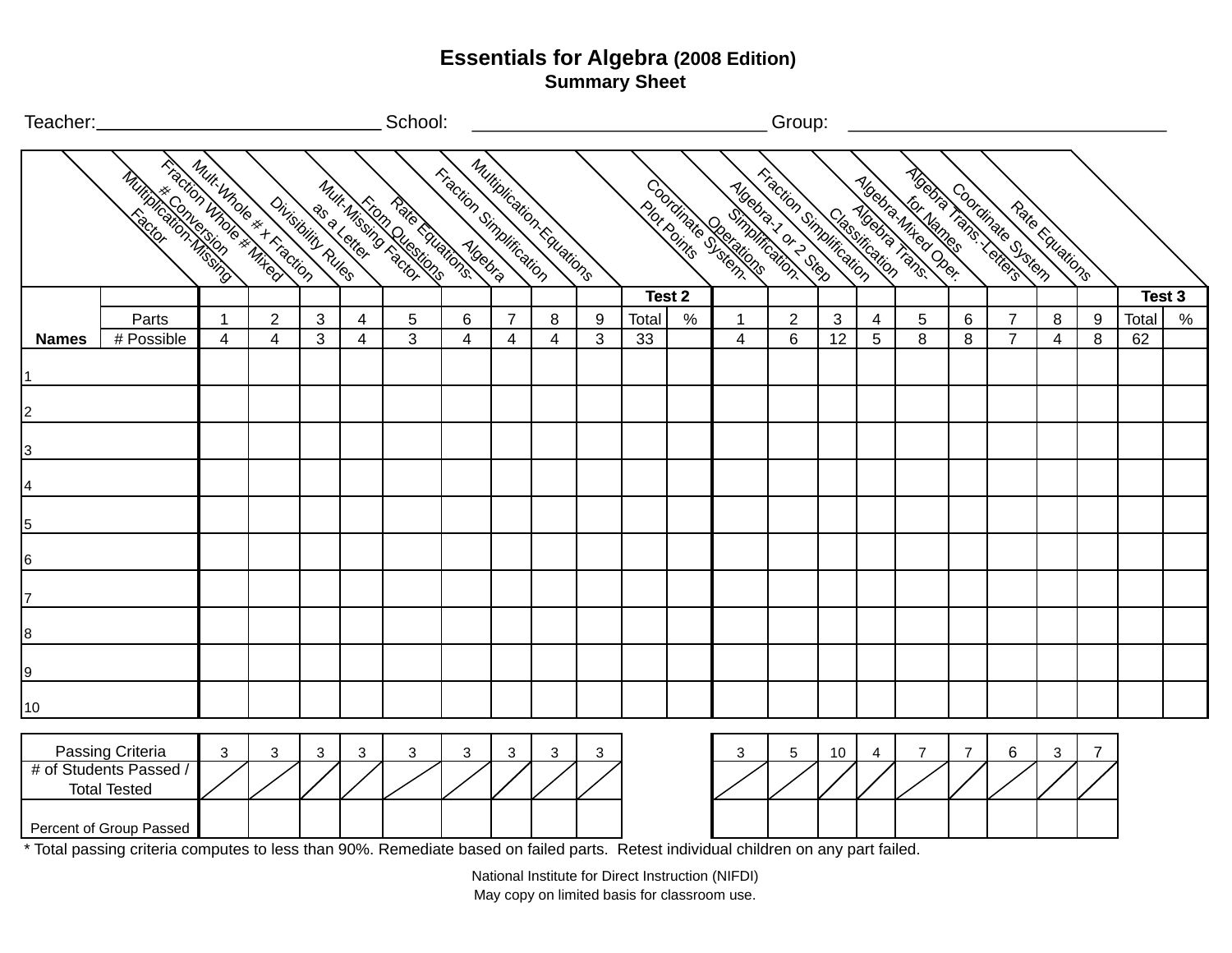**Summary Sheet**

| Teacher:_       |                                            |                            |                    |                           |                                       |                          |                     |                  |                                  |              |                                    |         | Group: ___________ |      |  |  |
|-----------------|--------------------------------------------|----------------------------|--------------------|---------------------------|---------------------------------------|--------------------------|---------------------|------------------|----------------------------------|--------------|------------------------------------|---------|--------------------|------|--|--|
|                 |                                            | <b>Kunction also Surem</b> | Combining Integers |                           | Coditions district<br>Function Tables | 1 <sub>5 Kractions</sub> | Realis Eugening     | Decimal Division | <b>Algebra Substitution</b>      |              | <b>Algebraic District Stranger</b> |         |                    |      |  |  |
|                 |                                            |                            |                    |                           |                                       |                          |                     |                  |                                  |              |                                    |         | Test 4             |      |  |  |
|                 | <b>Names</b>                               | Parts<br># Possible        | $\mathbf{1}$<br>9  | $\overline{2}$<br>$\,6\,$ | $\mathbf{3}$<br>6                     | $\overline{4}$<br>8      | 5<br>$\overline{4}$ | $\,6\,$<br>8     | $\overline{7}$<br>$\overline{4}$ | $\bf 8$<br>6 | 9<br>8                             | 10<br>6 | Total<br>65        | $\%$ |  |  |
|                 |                                            |                            |                    |                           |                                       |                          |                     |                  |                                  |              |                                    |         |                    |      |  |  |
|                 |                                            |                            |                    |                           |                                       |                          |                     |                  |                                  |              |                                    |         |                    |      |  |  |
| $\overline{2}$  |                                            |                            |                    |                           |                                       |                          |                     |                  |                                  |              |                                    |         |                    |      |  |  |
| $\overline{3}$  |                                            |                            |                    |                           |                                       |                          |                     |                  |                                  |              |                                    |         |                    |      |  |  |
| $\overline{4}$  |                                            |                            |                    |                           |                                       |                          |                     |                  |                                  |              |                                    |         |                    |      |  |  |
| $\overline{5}$  |                                            |                            |                    |                           |                                       |                          |                     |                  |                                  |              |                                    |         |                    |      |  |  |
| $6\phantom{.0}$ |                                            |                            |                    |                           |                                       |                          |                     |                  |                                  |              |                                    |         |                    |      |  |  |
| $\overline{7}$  |                                            |                            |                    |                           |                                       |                          |                     |                  |                                  |              |                                    |         |                    |      |  |  |
| 8 <sup>1</sup>  |                                            |                            |                    |                           |                                       |                          |                     |                  |                                  |              |                                    |         |                    |      |  |  |
| 9               |                                            |                            |                    |                           |                                       |                          |                     |                  |                                  |              |                                    |         |                    |      |  |  |
| $10$            |                                            |                            |                    |                           |                                       |                          |                     |                  |                                  |              |                                    |         |                    |      |  |  |
|                 |                                            |                            |                    |                           |                                       |                          |                     |                  |                                  |              |                                    |         |                    |      |  |  |
|                 | Passing Criteria<br># of Students Passed / |                            | $\overline{7}$     | $\sqrt{5}$                | $5\phantom{.0}$                       | $\overline{7}$           | 3                   | $\overline{7}$   | $\mathbf{3}$                     | $\sqrt{5}$   | 6                                  | 5       |                    |      |  |  |
|                 | <b>Total Tested</b>                        |                            |                    |                           |                                       |                          |                     |                  |                                  |              |                                    |         |                    |      |  |  |
|                 | Percent of Group Passed                    |                            |                    |                           |                                       |                          |                     |                  |                                  |              |                                    |         |                    |      |  |  |

\* Total passing criteria computes to less than 90%. Remediate based on failed parts. Retest individual children on any part failed.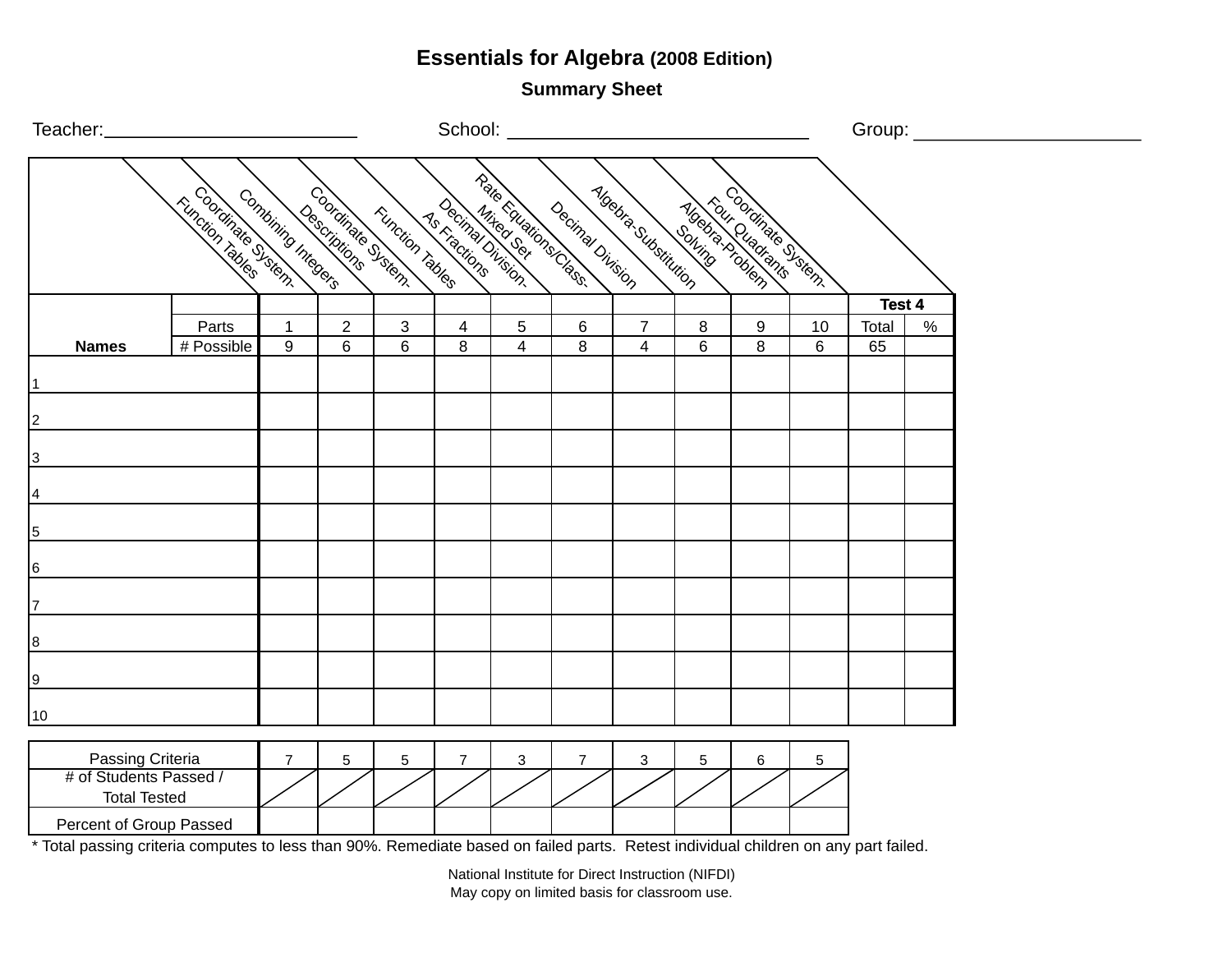**Summary Sheet**

| Teacher:_                                                         |                            |                                |                                                 | School:              |            |                                    |                              |                                           |                                                                                                                                                                                                                                      | Group: |                |                           |                      |                      |             |        |
|-------------------------------------------------------------------|----------------------------|--------------------------------|-------------------------------------------------|----------------------|------------|------------------------------------|------------------------------|-------------------------------------------|--------------------------------------------------------------------------------------------------------------------------------------------------------------------------------------------------------------------------------------|--------|----------------|---------------------------|----------------------|----------------------|-------------|--------|
|                                                                   | T. Exponents for Fractions |                                | Trunction rabbes Mission<br>Exponents in Groups | Multiplying Integers | Operations | Pate coulations.<br>Moebis Mixedia |                              | Radicuménecies<br>Combining megers.       | <b>Trigginal Microsoft of California Nine American Service Science Service Nine Service Science Nine Service Nine Service Service Nine Service Nine Service Service Nine Service Nine Service Nine Service Nine Service Nine Ser</b> |        |                | <b>Exponents Numeries</b> | Circumference        |                      |             |        |
|                                                                   |                            |                                |                                                 |                      |            |                                    |                              |                                           |                                                                                                                                                                                                                                      |        |                |                           |                      |                      |             | Test 5 |
| <b>Names</b>                                                      | Parts<br># Possible        | $\mathbf{1}$<br>$\overline{4}$ | $\overline{2}$<br>$\overline{4}$                | 3<br>$\overline{2}$  | 4<br>3     | 5<br>$\overline{\mathbf{4}}$       | 6<br>$\overline{\mathbf{4}}$ | $\overline{7}$<br>$\overline{\mathbf{4}}$ | 8<br>$\overline{\mathbf{4}}$                                                                                                                                                                                                         | 9<br>6 | 10<br>9        | 11<br>8                   | 12<br>$6\phantom{1}$ | 13<br>$\overline{2}$ | Total<br>60 | $\%$   |
| $\overline{1}$                                                    |                            |                                |                                                 |                      |            |                                    |                              |                                           |                                                                                                                                                                                                                                      |        |                |                           |                      |                      |             |        |
| $\overline{2}$                                                    |                            |                                |                                                 |                      |            |                                    |                              |                                           |                                                                                                                                                                                                                                      |        |                |                           |                      |                      |             |        |
| $\overline{3}$                                                    |                            |                                |                                                 |                      |            |                                    |                              |                                           |                                                                                                                                                                                                                                      |        |                |                           |                      |                      |             |        |
| $\frac{4}{1}$                                                     |                            |                                |                                                 |                      |            |                                    |                              |                                           |                                                                                                                                                                                                                                      |        |                |                           |                      |                      |             |        |
| $\frac{5}{2}$                                                     |                            |                                |                                                 |                      |            |                                    |                              |                                           |                                                                                                                                                                                                                                      |        |                |                           |                      |                      |             |        |
| $\frac{6}{2}$                                                     |                            |                                |                                                 |                      |            |                                    |                              |                                           |                                                                                                                                                                                                                                      |        |                |                           |                      |                      |             |        |
| $\overline{z}$                                                    |                            |                                |                                                 |                      |            |                                    |                              |                                           |                                                                                                                                                                                                                                      |        |                |                           |                      |                      |             |        |
| $\overline{ }$                                                    |                            |                                |                                                 |                      |            |                                    |                              |                                           |                                                                                                                                                                                                                                      |        |                |                           |                      |                      |             |        |
| $\frac{9}{2}$                                                     |                            |                                |                                                 |                      |            |                                    |                              |                                           |                                                                                                                                                                                                                                      |        |                |                           |                      |                      |             |        |
| 10                                                                |                            |                                |                                                 |                      |            |                                    |                              |                                           |                                                                                                                                                                                                                                      |        |                |                           |                      |                      |             |        |
| Passing Criteria<br># of Students Passed /<br><b>Total Tested</b> |                            | $\mathbf{3}$                   | $\mathbf{3}$                                    | $\overline{2}$       | 3          | 3                                  | 4                            | 3                                         | $\mathbf{3}$                                                                                                                                                                                                                         | 5      | $\overline{7}$ | 6                         | 5                    | $\overline{c}$       |             |        |
| Percent of Group Passed                                           |                            |                                |                                                 |                      |            |                                    |                              |                                           |                                                                                                                                                                                                                                      |        |                |                           |                      |                      |             |        |

\* Total passing criteria computes to less than 90%. Remediate based on failed parts. Retest individual children on any part failed.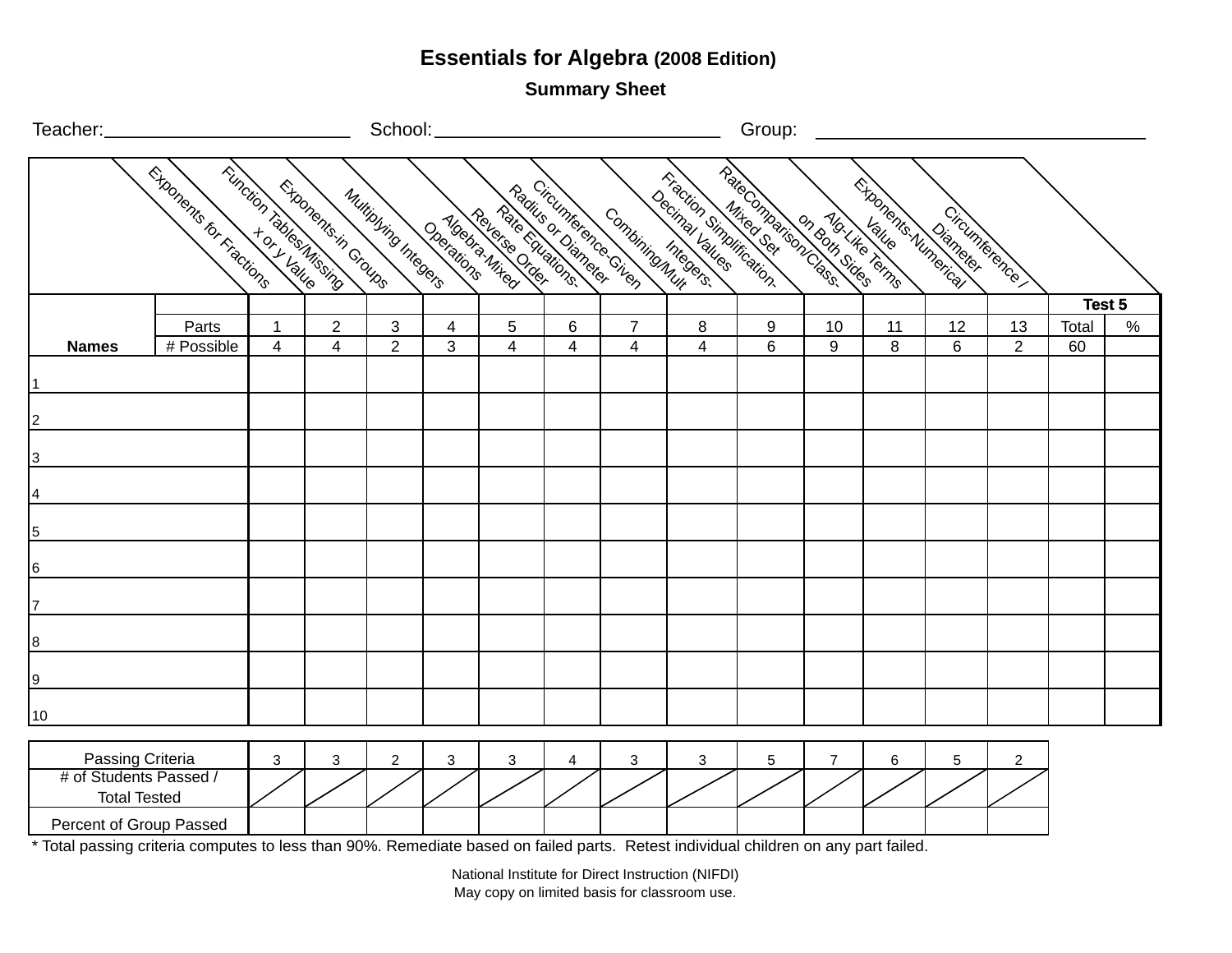**Summary Sheet**

| Teacher:__             |                         |                |                                                 | School:                     |                |            |   |                                                                                                                                                                                                                                |                                    |          |                                                     | Group: ____________ |                |       |        |  |
|------------------------|-------------------------|----------------|-------------------------------------------------|-----------------------------|----------------|------------|---|--------------------------------------------------------------------------------------------------------------------------------------------------------------------------------------------------------------------------------|------------------------------------|----------|-----------------------------------------------------|---------------------|----------------|-------|--------|--|
|                        | Negative Exponents      |                | Mission it Line Coerations<br>Integers Order of | Son <sub>te for Raile</sub> |                |            |   | director in a club television with a filled the control of the control of the control of the control of the control of the control of the control of the control of the control of the control of the control of the control o | <b>Algebra Tanslation.</b>         |          | Straight Line Equation<br><b>Area Circumference</b> | Integers Division   |                |       |        |  |
|                        |                         |                |                                                 |                             |                |            |   |                                                                                                                                                                                                                                |                                    |          |                                                     |                     |                |       | Test 6 |  |
|                        | Parts                   | $\mathbf{1}$   | $\overline{2}$                                  | $\mathfrak{B}$              | $\overline{4}$ | $\sqrt{5}$ | 6 | $\overline{7}$                                                                                                                                                                                                                 | 8                                  | 9        | 10                                                  | 11                  | 12             | Total | $\%$   |  |
| <b>Names</b>           | # Possible              | 8              | 9                                               | $6\,$                       | 9              | 6          | 6 | $\overline{2}$                                                                                                                                                                                                                 | $\overline{4}$                     | 6        | $\overline{\mathbf{4}}$                             | $6\phantom{a}$      | $\overline{3}$ | 69    |        |  |
| 1                      |                         |                |                                                 |                             |                |            |   |                                                                                                                                                                                                                                |                                    |          |                                                     |                     |                |       |        |  |
| $\vert$ 2              |                         |                |                                                 |                             |                |            |   |                                                                                                                                                                                                                                |                                    |          |                                                     |                     |                |       |        |  |
|                        |                         |                |                                                 |                             |                |            |   |                                                                                                                                                                                                                                |                                    |          |                                                     |                     |                |       |        |  |
| $\overline{3}$         |                         |                |                                                 |                             |                |            |   |                                                                                                                                                                                                                                |                                    |          |                                                     |                     |                |       |        |  |
| $\overline{4}$         |                         |                |                                                 |                             |                |            |   |                                                                                                                                                                                                                                |                                    |          |                                                     |                     |                |       |        |  |
|                        |                         |                |                                                 |                             |                |            |   |                                                                                                                                                                                                                                |                                    |          |                                                     |                     |                |       |        |  |
| $\overline{5}$         |                         |                |                                                 |                             |                |            |   |                                                                                                                                                                                                                                |                                    |          |                                                     |                     |                |       |        |  |
| 6                      |                         |                |                                                 |                             |                |            |   |                                                                                                                                                                                                                                |                                    |          |                                                     |                     |                |       |        |  |
| 7                      |                         |                |                                                 |                             |                |            |   |                                                                                                                                                                                                                                |                                    |          |                                                     |                     |                |       |        |  |
|                        |                         |                |                                                 |                             |                |            |   |                                                                                                                                                                                                                                |                                    |          |                                                     |                     |                |       |        |  |
| $^{\underline{8}}$     |                         |                |                                                 |                             |                |            |   |                                                                                                                                                                                                                                |                                    |          |                                                     |                     |                |       |        |  |
|                        |                         |                |                                                 |                             |                |            |   |                                                                                                                                                                                                                                |                                    |          |                                                     |                     |                |       |        |  |
| 10                     |                         |                |                                                 |                             |                |            |   |                                                                                                                                                                                                                                |                                    |          |                                                     |                     |                |       |        |  |
| Passing Criteria       |                         | $\overline{7}$ | $\overline{7}$                                  | 6                           | 8              | 5          | 5 | $\overline{2}$                                                                                                                                                                                                                 | 3                                  | 5        | 4                                                   | 5                   | 3              |       |        |  |
| # of Students Passed / |                         |                |                                                 |                             |                |            |   |                                                                                                                                                                                                                                |                                    |          |                                                     |                     |                |       |        |  |
|                        | <b>Total Tested</b>     |                |                                                 |                             |                |            |   |                                                                                                                                                                                                                                |                                    |          |                                                     |                     |                |       |        |  |
|                        | Percent of Group Passed |                |                                                 |                             |                |            |   | $\sim$                                                                                                                                                                                                                         | $\sim$ $\sim$ $\sim$ $\sim$ $\sim$ | $\cdots$ |                                                     |                     |                |       |        |  |

\* Total passing criteria computes to less than 90%. Remediate based on failed parts. Retest individual children on any part failed.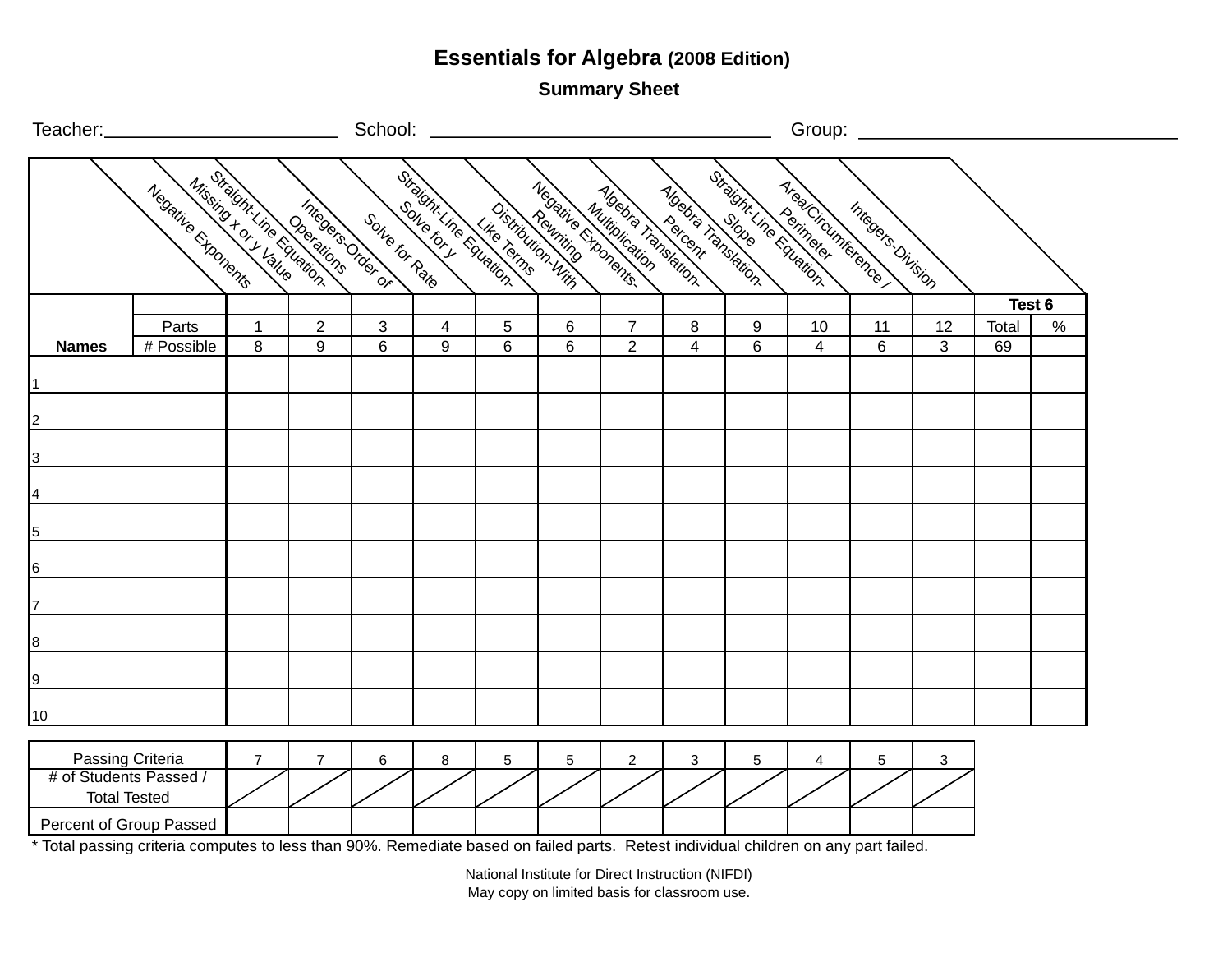**Summary Sheet**

| Teacher:_                                                         |                         |                     |                |                                                 |                 | School: ________        |                                      |                     |                                             |                   |                      | Group:                             |                   |                                           |                     |         |             |      |
|-------------------------------------------------------------------|-------------------------|---------------------|----------------|-------------------------------------------------|-----------------|-------------------------|--------------------------------------|---------------------|---------------------------------------------|-------------------|----------------------|------------------------------------|-------------------|-------------------------------------------|---------------------|---------|-------------|------|
|                                                                   | Straight ine coulation. | Combining Exponents | Mmar Fraction  | Mo. Translation What all<br>Algebra Multiply by | Right Triangles | Dociations              | Integers of Department<br>Difference | Algebra 3 Equations | Rate Equation Like Terms<br>Pate 1/1ted 06d | Distribution With | Multipling Integers. | Distribution, With<br>Substitution | <b>PORTALISTS</b> | Magna Si de Handura<br>Moetra Letter Temp | Combining Exponents |         |             |      |
|                                                                   |                         |                     |                |                                                 |                 |                         |                                      |                     |                                             |                   |                      |                                    |                   |                                           |                     |         | Test 7      |      |
|                                                                   | Parts                   | $\mathbf 1$         | $\overline{2}$ | 3                                               | 4               | 5                       | 6<br>$6\phantom{1}$                  | $\overline{7}$      | 8                                           | 9<br>10           | 10                   | 11                                 | 12                | 13                                        | 14                  | 15<br>3 | Total<br>70 | $\%$ |
| <b>Names</b><br>$\vert$ 1                                         | # Possible              | 6                   | 3              | $\overline{4}$                                  | 4               | $\overline{4}$          |                                      | 3                   | $\overline{4}$                              |                   | $\overline{4}$       | 6                                  | $\overline{4}$    | 3                                         | 6                   |         |             |      |
| $\overline{\mathsf{2}}$                                           |                         |                     |                |                                                 |                 |                         |                                      |                     |                                             |                   |                      |                                    |                   |                                           |                     |         |             |      |
| <u> 3</u>                                                         |                         |                     |                |                                                 |                 |                         |                                      |                     |                                             |                   |                      |                                    |                   |                                           |                     |         |             |      |
| $\overline{4}$                                                    |                         |                     |                |                                                 |                 |                         |                                      |                     |                                             |                   |                      |                                    |                   |                                           |                     |         |             |      |
| $\overline{5}$                                                    |                         |                     |                |                                                 |                 |                         |                                      |                     |                                             |                   |                      |                                    |                   |                                           |                     |         |             |      |
| 6                                                                 |                         |                     |                |                                                 |                 |                         |                                      |                     |                                             |                   |                      |                                    |                   |                                           |                     |         |             |      |
| $\overline{7}$                                                    |                         |                     |                |                                                 |                 |                         |                                      |                     |                                             |                   |                      |                                    |                   |                                           |                     |         |             |      |
| <u> 8</u>                                                         |                         |                     |                |                                                 |                 |                         |                                      |                     |                                             |                   |                      |                                    |                   |                                           |                     |         |             |      |
| <u>lə</u>                                                         |                         |                     |                |                                                 |                 |                         |                                      |                     |                                             |                   |                      |                                    |                   |                                           |                     |         |             |      |
| 10                                                                |                         |                     |                |                                                 |                 |                         |                                      |                     |                                             |                   |                      |                                    |                   |                                           |                     |         |             |      |
| Passing Criteria<br># of Students Passed /<br><b>Total Tested</b> |                         | 5                   | $\overline{2}$ | 4                                               | 4               | $\overline{\mathbf{4}}$ | $\overline{5}$                       | 3                   | $\overline{4}$                              | $\bf 8$           | 3                    | 6                                  | 3                 | 3                                         | 5                   | 3       |             |      |
| Percent of Group Passed                                           |                         |                     |                |                                                 |                 |                         |                                      |                     |                                             |                   |                      |                                    |                   |                                           |                     |         |             |      |

\* Total passing criteria computes to less than 90%. Remediate based on failed parts. Retest individual children on any part failed.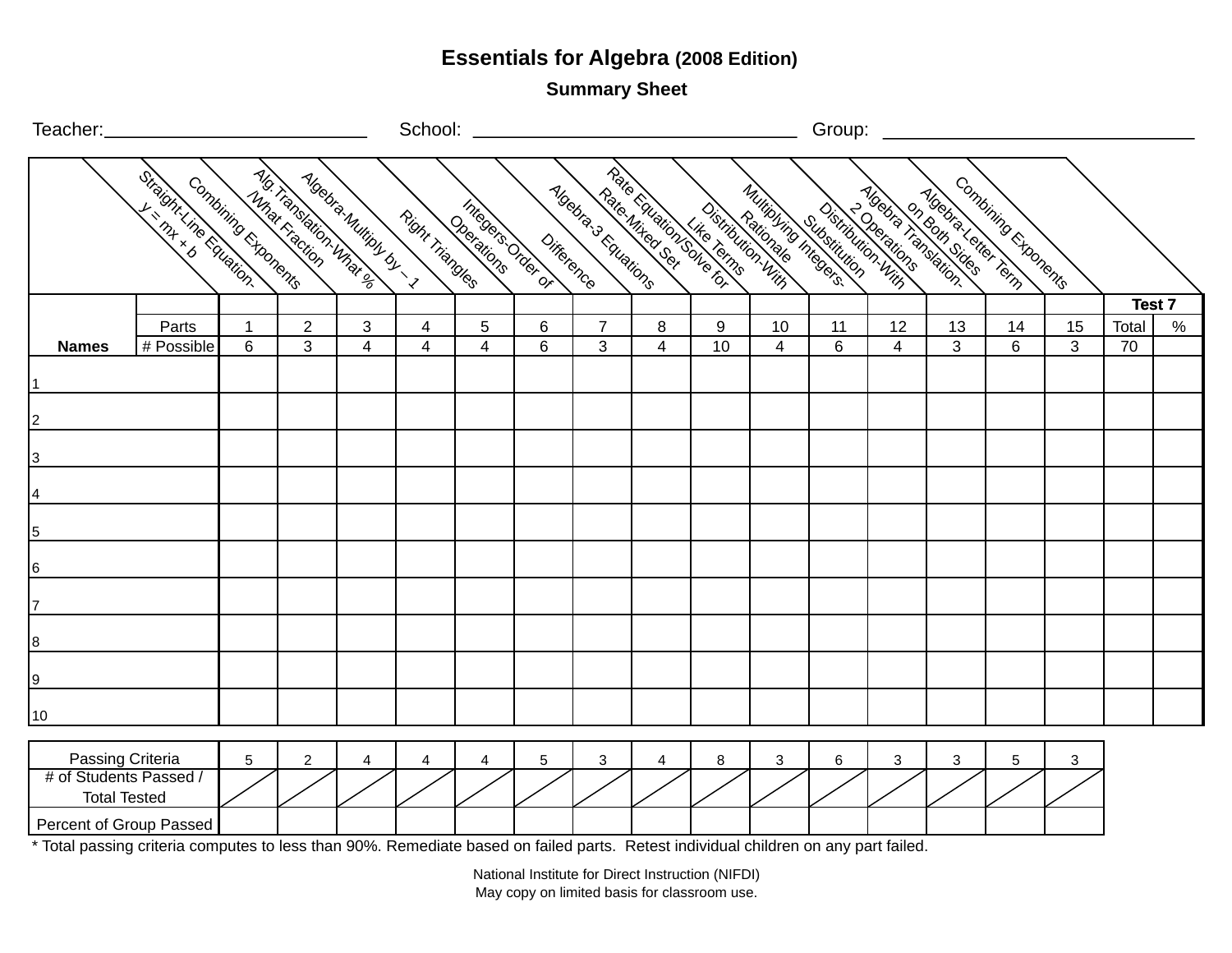| Teacher:_                                                         |                       |                         | School:                                                                 |                   |        |                           |                           |                                  | Group:                                  |                           |                              |                      |                                                        |                |             |        |
|-------------------------------------------------------------------|-----------------------|-------------------------|-------------------------------------------------------------------------|-------------------|--------|---------------------------|---------------------------|----------------------------------|-----------------------------------------|---------------------------|------------------------------|----------------------|--------------------------------------------------------|----------------|-------------|--------|
|                                                                   | Multiplying Equations | Innote Numbers          | ISign Rules Missing Factor<br>Information Charing<br>Square Rot.Between |                   |        | Square Root<br>Inequality | Simultaneous Equations    | Combining Exponents              | <b>Algebra Tanslation.</b><br>Mixed Sex | Equivalent Fractions      | Positive di Meditine Chation | Equitalent Fractions | <b>Algebra Tansation.</b><br><b>Equation mequality</b> |                |             |        |
|                                                                   |                       |                         |                                                                         |                   |        |                           |                           |                                  |                                         |                           |                              |                      |                                                        |                |             | Test 8 |
| <b>Names</b>                                                      | Parts<br># Possible   | 1<br>4                  | $\overline{2}$<br>4                                                     | $\mathbf{3}$<br>5 | 4<br>4 | 5<br>6                    | $\,6\,$<br>$\overline{4}$ | $\overline{7}$<br>$\overline{4}$ | $\, 8$<br>$\,6$                         | $\boldsymbol{9}$<br>$\,6$ | 10<br>6                      | 11<br>6              | 12<br>6                                                | 13<br>9        | Total<br>70 | $\%$   |
| 1                                                                 |                       |                         |                                                                         |                   |        |                           |                           |                                  |                                         |                           |                              |                      |                                                        |                |             |        |
| $\overline{2}$                                                    |                       |                         |                                                                         |                   |        |                           |                           |                                  |                                         |                           |                              |                      |                                                        |                |             |        |
| 3                                                                 |                       |                         |                                                                         |                   |        |                           |                           |                                  |                                         |                           |                              |                      |                                                        |                |             |        |
| 4                                                                 |                       |                         |                                                                         |                   |        |                           |                           |                                  |                                         |                           |                              |                      |                                                        |                |             |        |
| 5                                                                 |                       |                         |                                                                         |                   |        |                           |                           |                                  |                                         |                           |                              |                      |                                                        |                |             |        |
| 6                                                                 |                       |                         |                                                                         |                   |        |                           |                           |                                  |                                         |                           |                              |                      |                                                        |                |             |        |
| $\overline{7}$                                                    |                       |                         |                                                                         |                   |        |                           |                           |                                  |                                         |                           |                              |                      |                                                        |                |             |        |
| 8                                                                 |                       |                         |                                                                         |                   |        |                           |                           |                                  |                                         |                           |                              |                      |                                                        |                |             |        |
| 9                                                                 |                       |                         |                                                                         |                   |        |                           |                           |                                  |                                         |                           |                              |                      |                                                        |                |             |        |
| 10                                                                |                       |                         |                                                                         |                   |        |                           |                           |                                  |                                         |                           |                              |                      |                                                        |                |             |        |
| Passing Criteria<br># of Students Passed /<br><b>Total Tested</b> |                       | $\overline{\mathbf{4}}$ | $\overline{4}$                                                          | 5                 | 3      | $\,6$                     | $\mathbf{3}$              | 3                                | $\sqrt{5}$                              | 5                         | 6                            | 6                    | $\sqrt{5}$                                             | $\overline{7}$ |             |        |
| Percent of Group Passed                                           |                       |                         |                                                                         |                   |        |                           |                           |                                  |                                         |                           |                              |                      |                                                        |                |             |        |

\* Total passing criteria computes to less than 90%. Remediate based on failed parts. Retest individual children on any part failed.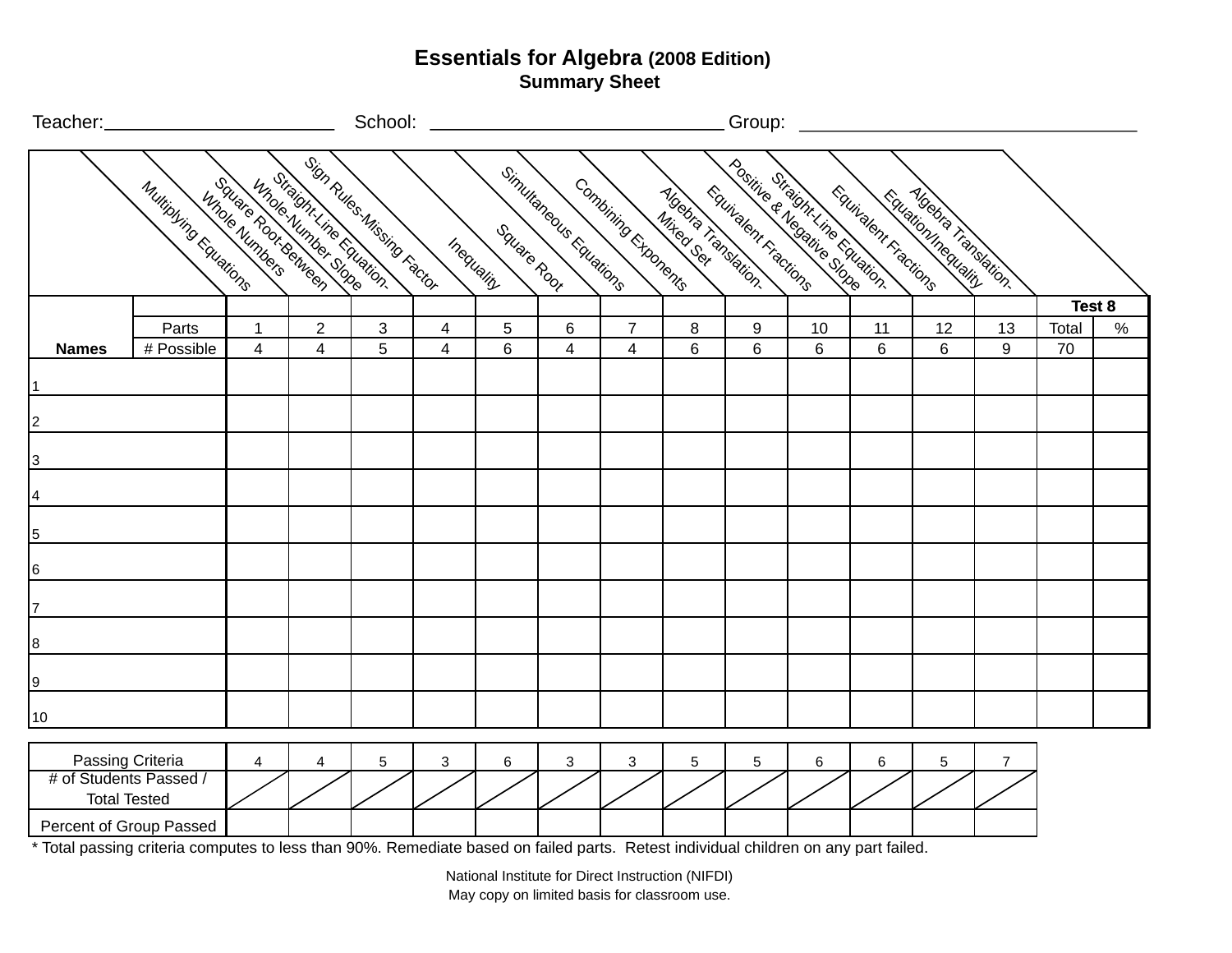| Teacher: _     |                     |                         |                                            |                     |                                          | School:           |                                   |                |                                                |                                              |        |         |                                             |             | Group: $\qquad \qquad$    |                        |         |             |        |
|----------------|---------------------|-------------------------|--------------------------------------------|---------------------|------------------------------------------|-------------------|-----------------------------------|----------------|------------------------------------------------|----------------------------------------------|--------|---------|---------------------------------------------|-------------|---------------------------|------------------------|---------|-------------|--------|
|                |                     | Straint Line Foundings  | Combination Simbols<br>Scientific Notation |                     | <b>Algebra Tansation.</b><br>Probability | Similar Triangles | Probability. Trials               | Inequality     | <b>Algebra Tansain)</b><br>Scientific Notation | Simulanes is reducing<br>Probability, Trials |        |         | mandal Creation Stranger<br>Sinilar Tangles | Square Root | PJHzagoras.solle_for.html | PO TIRGOCIAS SON TO TO |         |             |        |
|                |                     |                         |                                            |                     |                                          |                   |                                   |                |                                                |                                              |        |         |                                             |             |                           |                        |         |             | Test 9 |
|                | <b>Names</b>        | Parts<br># Possible     | 1<br>3                                     | $\overline{2}$<br>4 | $\mathbf{3}$<br>$\overline{4}$           | 4<br>4            | $5\overline{)}$<br>$\overline{4}$ | 6<br>6         | $\overline{7}$<br>8                            | 8<br>$\,6\,$                                 | 9<br>4 | 10<br>4 | 11<br>$\overline{4}$                        | 12<br>4     | 13<br>$\mathbf{3}$        | 14<br>$\overline{4}$   | 15<br>6 | Total<br>68 | $\%$   |
|                |                     |                         |                                            |                     |                                          |                   |                                   |                |                                                |                                              |        |         |                                             |             |                           |                        |         |             |        |
|                |                     |                         |                                            |                     |                                          |                   |                                   |                |                                                |                                              |        |         |                                             |             |                           |                        |         |             |        |
| $\overline{2}$ |                     |                         |                                            |                     |                                          |                   |                                   |                |                                                |                                              |        |         |                                             |             |                           |                        |         |             |        |
|                |                     |                         |                                            |                     |                                          |                   |                                   |                |                                                |                                              |        |         |                                             |             |                           |                        |         |             |        |
| 3              |                     |                         |                                            |                     |                                          |                   |                                   |                |                                                |                                              |        |         |                                             |             |                           |                        |         |             |        |
| 4              |                     |                         |                                            |                     |                                          |                   |                                   |                |                                                |                                              |        |         |                                             |             |                           |                        |         |             |        |
|                |                     |                         |                                            |                     |                                          |                   |                                   |                |                                                |                                              |        |         |                                             |             |                           |                        |         |             |        |
| $\overline{5}$ |                     |                         |                                            |                     |                                          |                   |                                   |                |                                                |                                              |        |         |                                             |             |                           |                        |         |             |        |
| 6              |                     |                         |                                            |                     |                                          |                   |                                   |                |                                                |                                              |        |         |                                             |             |                           |                        |         |             |        |
| 7              |                     |                         |                                            |                     |                                          |                   |                                   |                |                                                |                                              |        |         |                                             |             |                           |                        |         |             |        |
|                |                     |                         |                                            |                     |                                          |                   |                                   |                |                                                |                                              |        |         |                                             |             |                           |                        |         |             |        |
| 8              |                     |                         |                                            |                     |                                          |                   |                                   |                |                                                |                                              |        |         |                                             |             |                           |                        |         |             |        |
| 9              |                     |                         |                                            |                     |                                          |                   |                                   |                |                                                |                                              |        |         |                                             |             |                           |                        |         |             |        |
|                |                     |                         |                                            |                     |                                          |                   |                                   |                |                                                |                                              |        |         |                                             |             |                           |                        |         |             |        |
| 10             |                     |                         |                                            |                     |                                          |                   |                                   |                |                                                |                                              |        |         |                                             |             |                           |                        |         |             |        |
|                | Passing Criteria    |                         | $\mathbf{3}$                               | 3                   | $\overline{4}$                           | $\mathbf{3}$      | 4                                 | $\overline{4}$ | 6                                              | 5                                            | 4      | 3       | $\overline{4}$                              | 3           | 3                         | 4                      | 5       |             |        |
|                |                     | # of Students Passed /  |                                            |                     |                                          |                   |                                   |                |                                                |                                              |        |         |                                             |             |                           |                        |         |             |        |
|                | <b>Total Tested</b> |                         |                                            |                     |                                          |                   |                                   |                |                                                |                                              |        |         |                                             |             |                           |                        |         |             |        |
|                |                     | Percent of Group Passed |                                            |                     |                                          |                   |                                   |                |                                                |                                              |        |         |                                             |             |                           |                        |         |             |        |

\* Total passing criteria computes to less than 90%. Remediate based on failed parts. Retest individual children on any part failed.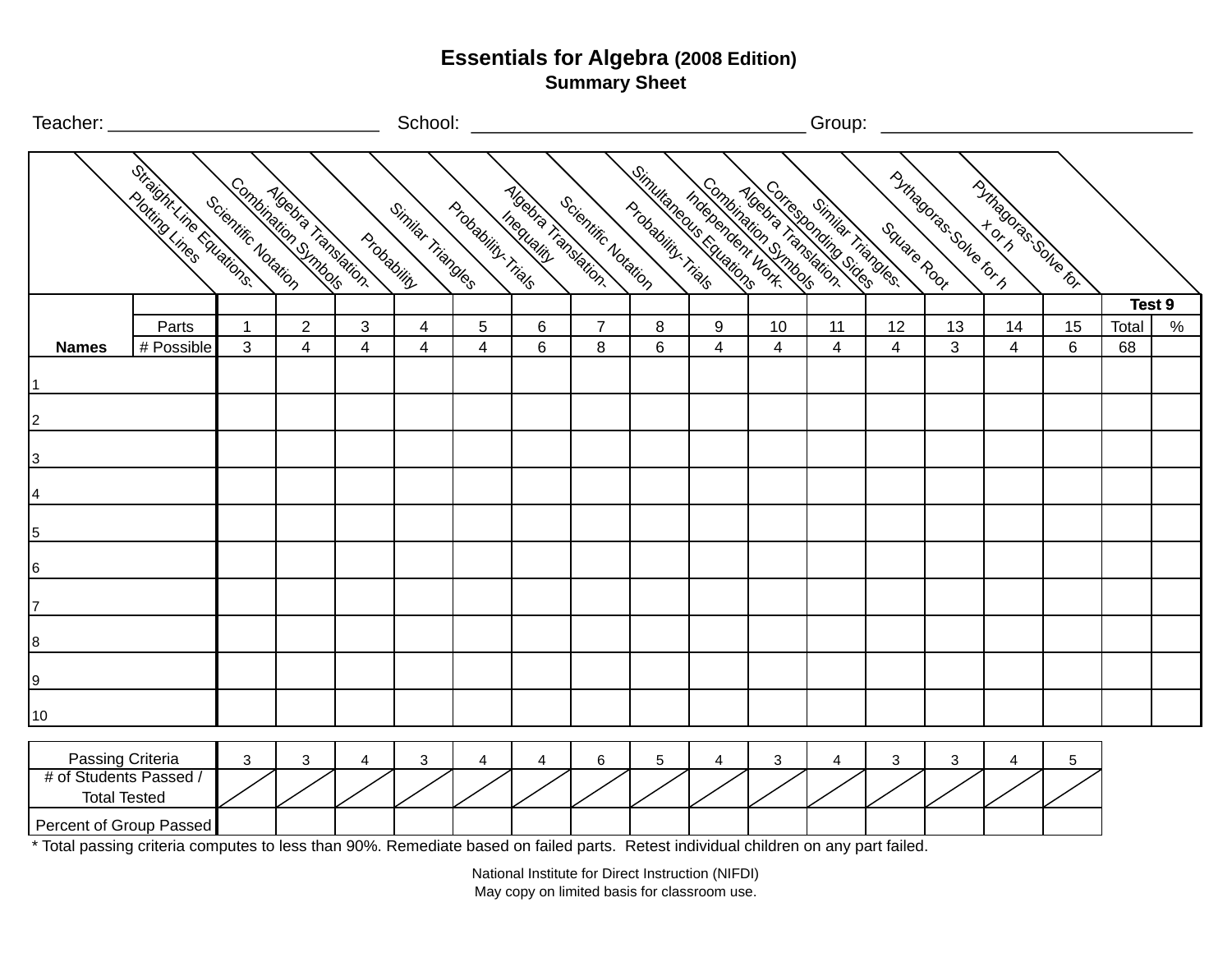| Teacher:_               |                     |   |                     |    | School: <u>www.community.com</u>                                                                                                                                                                                                |   |                                    |                                  |                |                            | Group:   |             |      |  |
|-------------------------|---------------------|---|---------------------|----|---------------------------------------------------------------------------------------------------------------------------------------------------------------------------------------------------------------------------------|---|------------------------------------|----------------------------------|----------------|----------------------------|----------|-------------|------|--|
|                         | Scientific Notation |   | Exponents.combining |    | Mites Computer du San Computer du San Computer du San Computer du San Computer du San Computer du San Computer<br>Computer du San Computer du San Computer du San Computer du San Computer du San Computer du San Computer du S |   |                                    |                                  |                | P Time B ( To C A TO MORT) |          |             |      |  |
|                         |                     |   |                     |    |                                                                                                                                                                                                                                 |   |                                    |                                  |                |                            |          | Test 10     |      |  |
| <b>Names</b>            | Parts<br># Possible | 5 | 3                   | 10 | $\,6$                                                                                                                                                                                                                           | 8 | $6\phantom{1}6$<br>$6\phantom{1}6$ | $\overline{7}$<br>$\overline{4}$ | 8<br>8         | 9<br>$\overline{4}$        | 10<br>12 | Total<br>66 | $\%$ |  |
|                         |                     |   |                     |    |                                                                                                                                                                                                                                 |   |                                    |                                  |                |                            |          |             |      |  |
| $\vert$ 1               |                     |   |                     |    |                                                                                                                                                                                                                                 |   |                                    |                                  |                |                            |          |             |      |  |
|                         |                     |   |                     |    |                                                                                                                                                                                                                                 |   |                                    |                                  |                |                            |          |             |      |  |
| 2                       |                     |   |                     |    |                                                                                                                                                                                                                                 |   |                                    |                                  |                |                            |          |             |      |  |
| 3                       |                     |   |                     |    |                                                                                                                                                                                                                                 |   |                                    |                                  |                |                            |          |             |      |  |
|                         |                     |   |                     |    |                                                                                                                                                                                                                                 |   |                                    |                                  |                |                            |          |             |      |  |
| 4                       |                     |   |                     |    |                                                                                                                                                                                                                                 |   |                                    |                                  |                |                            |          |             |      |  |
| $\overline{5}$          |                     |   |                     |    |                                                                                                                                                                                                                                 |   |                                    |                                  |                |                            |          |             |      |  |
|                         |                     |   |                     |    |                                                                                                                                                                                                                                 |   |                                    |                                  |                |                            |          |             |      |  |
| 6                       |                     |   |                     |    |                                                                                                                                                                                                                                 |   |                                    |                                  |                |                            |          |             |      |  |
| 17                      |                     |   |                     |    |                                                                                                                                                                                                                                 |   |                                    |                                  |                |                            |          |             |      |  |
|                         |                     |   |                     |    |                                                                                                                                                                                                                                 |   |                                    |                                  |                |                            |          |             |      |  |
| 8                       |                     |   |                     |    |                                                                                                                                                                                                                                 |   |                                    |                                  |                |                            |          |             |      |  |
|                         |                     |   |                     |    |                                                                                                                                                                                                                                 |   |                                    |                                  |                |                            |          |             |      |  |
| 9                       |                     |   |                     |    |                                                                                                                                                                                                                                 |   |                                    |                                  |                |                            |          |             |      |  |
| 10                      |                     |   |                     |    |                                                                                                                                                                                                                                 |   |                                    |                                  |                |                            |          |             |      |  |
|                         |                     |   |                     |    |                                                                                                                                                                                                                                 |   |                                    |                                  |                |                            |          |             |      |  |
| Passing Criteria        |                     | 4 | 3                   | 8  | $\sqrt{5}$                                                                                                                                                                                                                      | 6 | $\mathbf 5$                        | $\overline{4}$                   | $\overline{7}$ | 4                          | 10       |             |      |  |
| # of Students Passed /  |                     |   |                     |    |                                                                                                                                                                                                                                 |   |                                    |                                  |                |                            |          |             |      |  |
| <b>Total Tested</b>     |                     |   |                     |    |                                                                                                                                                                                                                                 |   |                                    |                                  |                |                            |          |             |      |  |
| Percent of Group Passed |                     |   |                     |    |                                                                                                                                                                                                                                 |   |                                    |                                  |                |                            |          |             |      |  |

\* Total passing criteria computes to less than 90%. Remediate based on failed parts. Retest individual children on any part failed.